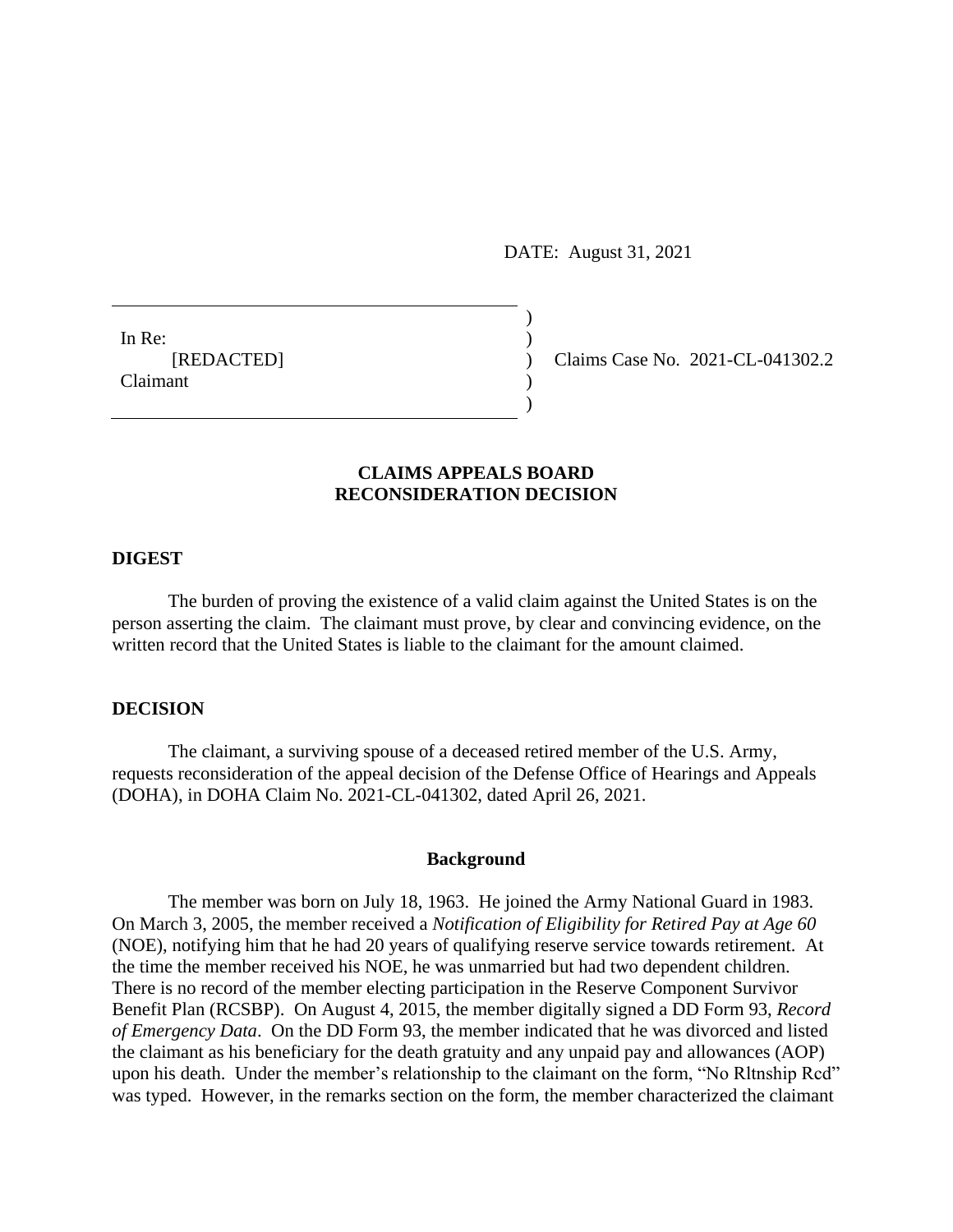as his long-term girlfriend. In addition, it was typed that the member had been counseled about his designations and it was noted that the member had selected an unusual beneficiary to receive the death gratuity.

On November 2, 2015, the member married the claimant in Tennessee. On January 21, 2016, the member completed a DD Form 2656-5, *Reserve Component Survivor Benefit Plan (RCSBP) Election Certificate*. He selected Option A, declining to make an SBP election until he reached the age of 60. Under type of coverage, the member checked the box for spouse only SBP coverage, and noted the level of coverage as based on his full retired pay. The member also completed the section for insurable interest SBP coverage, filling in information about the claimant as his insurable interest beneficiary despite having listed her as his spouse on the form. In the comments section, the member wrote:

We had tried to get married several times. Due to my illness that became terminal we could not. Together since April 2010. Engaged April 2014. I was very ill in October 2014 following her mother's death. The VA knew I had cancer but didn't tell me until January. [Claimant] had to quit her job to care for me. We are on our way to the hospital now.

The member and the claimant both signed the DD Form 2656-5. The claimant signed indicating her spousal concurrence regarding the member's election.

On January 26, 2016, the member passed away. At the time of the member's death, he had not yet turned 60 years old and was not in receipt of retired pay.

In August 2018 DFAS received a packet of documentation from the Army Human Resources Command (HRC) in support of the claimant's claim for the spouse SBP annuity. The Army HRC's cover sheet erroneously indicated that the member's death was in the line of duty. In the packet was a letter dated August 24, 2018, from the Chief of the Army Reserve Component Retirements Branch to the claimant stating that the claimant's application for the SBP annuity was approved and that it was being forwarded to DFAS for processing; a *Reserve Component Survivor Benefit Plan for the United States Retired Armed Forces* template completed by the Army Retirements Branch indicating that the member was enrolled in RCSBP coverage under Option C, electing to provide an immediate annuity for the claimant beginning on the day after the date of his death; a DD Form 2656-7, *Verification of Survivor Annuity*, signed by the claimant applying for the member's RCSBP annuity as his surviving spouse; a copy of the member's death certificate; copies of the direct deposit form and Form W-4, *Employee's Withholding Allowance Certificate*, completed by the claimant; a copy of the member's NOE letter; the member's DD Form 2656-5 completed by the member in January 2016; the DA Form 5016, *Chronological Statement of Retirement Points*, for the member dated August 23, 2018; *Durable Power of Attorney for Property* signed by the member on June 21, 2015, appointing the claimant, his "friend," as his attorney-in-fact; and an opinion from the Merit Systems Protection Board (MSPB) reversing a prior decision of the Office of Personnel Management (OPM) that denied the claimant's claim for the member's civilian survivor annuity benefits by finding that the claimant and the member were in a common-law marriage under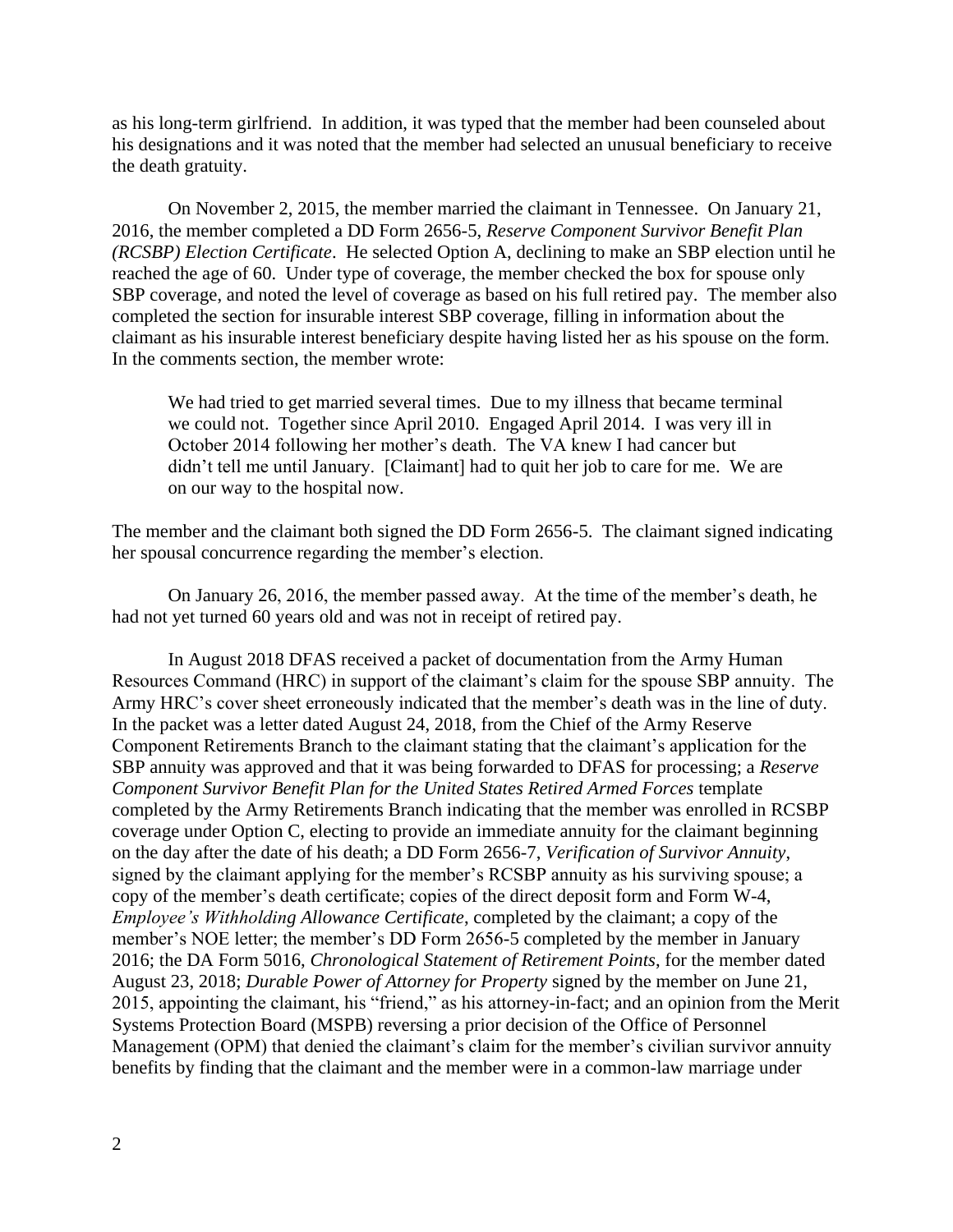South Carolina law for more than nine months prior to their ceremonial marriage in Tennessee on November 2, 2015. $<sup>1</sup>$ </sup>

Upon receipt of the packet from the Army HRC, DFAS established an RCSBP spouse annuity for the claimant.

On October 16, 2019, DFAS was notified by the Army HRC that the SBP annuity for the claimant should have been denied because the member was actually enrolled in Option A, declining to make an election until he turned 60, instead of Option C, an immediate annuity for the claimant as the member's spouse upon his death. DFAS requested additional information from the Army HRC concerning any election the member had made after receiving his NOE in 2005. The Army HRC responded that the only election was the one made by the member under Option A, declining to make an election until he reached the age of 60, as elected by the member on January 21, 2016.

Effective October 1, 2019, DFAS retroactively terminated the claimant's SBP annuity. DFAS established a debt against the claimant for the erroneous payment of the SBP annuity. DFAS also sent the claimant a letter denying her claim for the SBP annuity because she had not been married to the member for a full year prior to his death.

On December 24, 2019, the claimant's attorney submitted her appeal to DFAS demanding reinstatement of the SBP annuity. Her attorney referenced the decision of the MSPB which found that the claimant and the member were in a common-law marriage under South Carolina law for more than nine months prior to their ceremonial marriage in Tennessee on November 2, 2015. The Office of General Counsel for DFAS subsequently responded to the claimant's attorney, explaining that MSPB's decisions are not binding on the Department of Defense (DoD). DFAS General Counsel also noted that DFAS was not privy to the documentation considered by the MSPB. DFAS told the claimant's attorney that if he wished that documentation to be considered in the claimant's appeal, he should send copies of it to DFAS.

On July 8, 2020, DFAS received additional documentation from the claimant's attorney. Such documentation included an affidavit of the claimant wherein she states that she was in a common-law marriage to the member prior to their marriage in November 2015. She states that after the member died, an Army HRC employee requested money from her on more than one occasion and after she initially sent him funds, she refused a follow-up request for additional funds and her benefits were later ceased. Also included in the documentation were bank account statements of the member and the claimant for the time period February 20, 2015, through April 21, 2015, and two opinions from the MSPB, one granting the claimant the member's civilian survivor annuity benefits and the other allowing her attorney's fees.

The Army informed DFAS that an Army HRC employee solicited \$800.00 from the claimant, calling her after hours on his private cell phone. He allegedly told the claimant that the

 $\overline{a}$ 

<sup>&</sup>lt;sup>1</sup>In its decision to deny the claim for survivor benefits, OPM applied the law of Tennessee, the state of the member's domicile at the time of the member's death, and found that Tennessee did not recognize common-law marriage.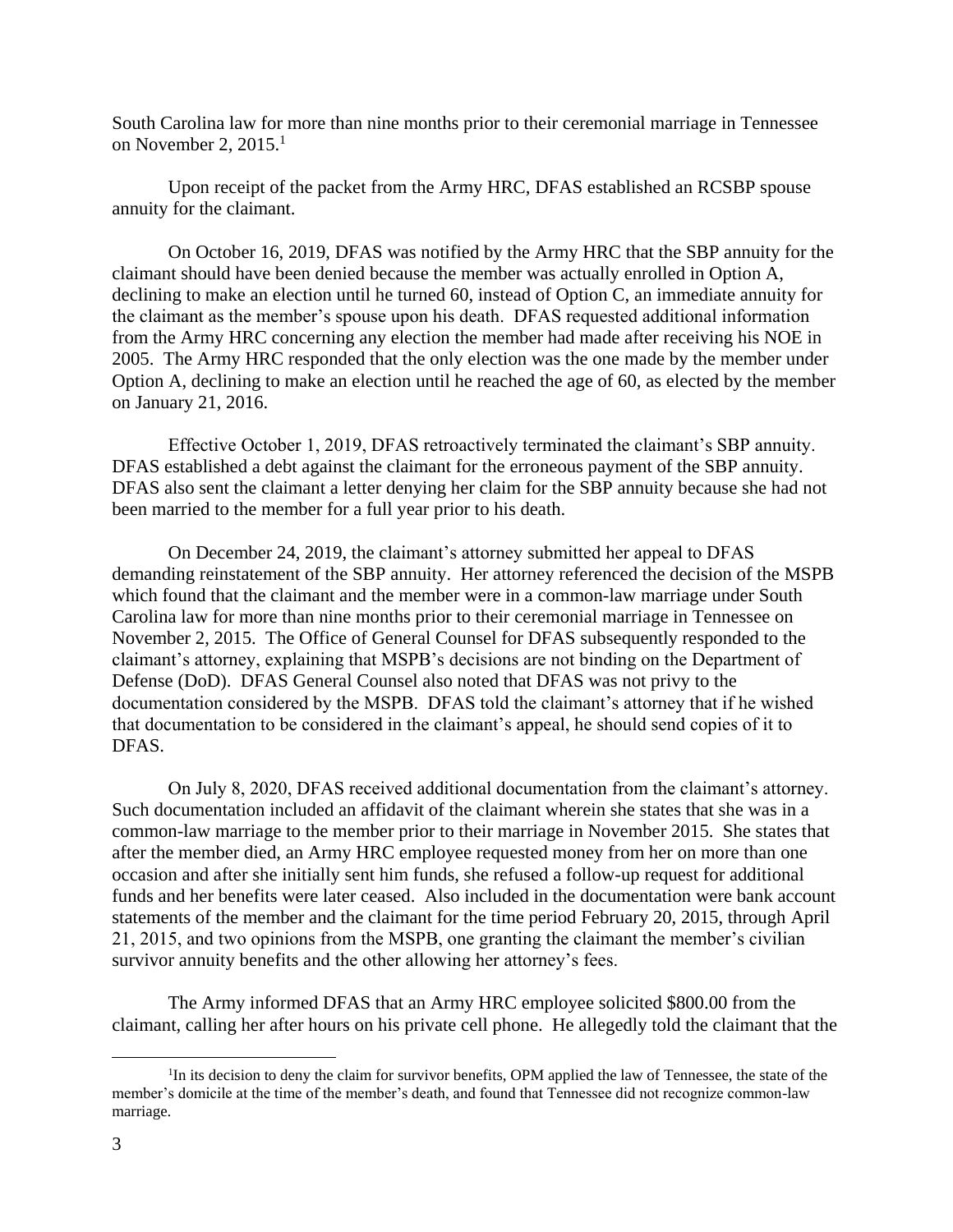money was to assist another widow awaiting benefits. After the employee failed to pay back the money and attempted to solicit an additional \$3,200.00 from the claimant, the claimant made a formal complaint against the employee to the Army HRC. The Army HRC advised the claimant that she should contact law enforcement.

DFAS received a congressional inquiry on the claimant's behalf. The inquiry stated that the claimant feels that the denial of her SBP annuity was made as a result of her reporting the Army HRC employee for inappropriate contact. After more correspondence between DFAS General Counsel and the claimant's attorney, the claimant's attorney provided DFAS a copy of the record from the MSBP in her case.

On February 25, 2021, DFAS issued an administrative report upholding the original denial of the SBP annuity claim. DFAS determined that the member never made a valid RCSBP election for the claimant. DFAS explained that in 2005 when the member received his NOE, he was not married but had two dependent children. DFAS and the Army have no record of the member making an election within 90 days of receipt of his NOE. However, under 10 U.S.C. § 1448(a)(2)(B), the member was automatically a participant in the RCSBP for child only coverage under Option C for the immediate coverage of his children upon his death. Therefore, there was not and could never have been automatic spouse SBP coverage in 2005 since the member was not married. DFAS further determined that under 10 U.S.C. § 1448(5)(a), even if the member and the claimant were in a valid common-law marriage beginning in 2014, the member did not make an election for spouse RCSCP coverage for the claimant within one year of that marriage. DFAS noted that the assertion of a valid common-law marriage existed at all is severely weakened by the member's statements on the DD Form 93. On that form signed by the member on August 4, 2015, he stated that the claimant was his long-term girlfriend. DFAS found that the only effort the member made to cover the claimant under the RCSBP was his completion of the DD Form 2656-5 on January 21, 2016, four days before his death. DFAS determined that although the member submitted this form within one year of their ceremony marriage, the claimant had not been married to the member for at least one year immediately prior to his death as required by 10 U.S.C. § 1447(7). DFAS also noted all the inconsistencies on the DD Form 2656-5 completed by the member. On that form, he expressly declined RCSBP coverage, opting instead to defer his election until age 60, yet he also indicated he wished to elect spouse only coverage. The claimant, as the member's spouse, concurred in his election to decline coverage. Finally, the member also listed the claimant's information under insurable interest beneficiary coverage. DFAS found that all these ambiguities on the form made it impossible to discern not only what type of election the member was seeking to make, or even if he was seeking an RCSBP election at all.

On March 19, 2021, the claimant's attorney filed a rebuttal to DFAS's administrative report. He argued that since DFAS originally denied the claim on the basis that the claimant was not married to member for at least one year before his death, DFAS should be prohibited from raising another statutory basis for denial after the claimant's appeal. He further asserted that if the basis for DFAS's affirmance of the denial is now because the ambiguities on the member's DD Form 2656-5 made it impossible to discern what the member's election was, then it was incumbent upon DFAS and the Army, as fiduciaries under the annuity plan, to clarify the member's intent rather than leave a state of confusion for his widow at a time when he was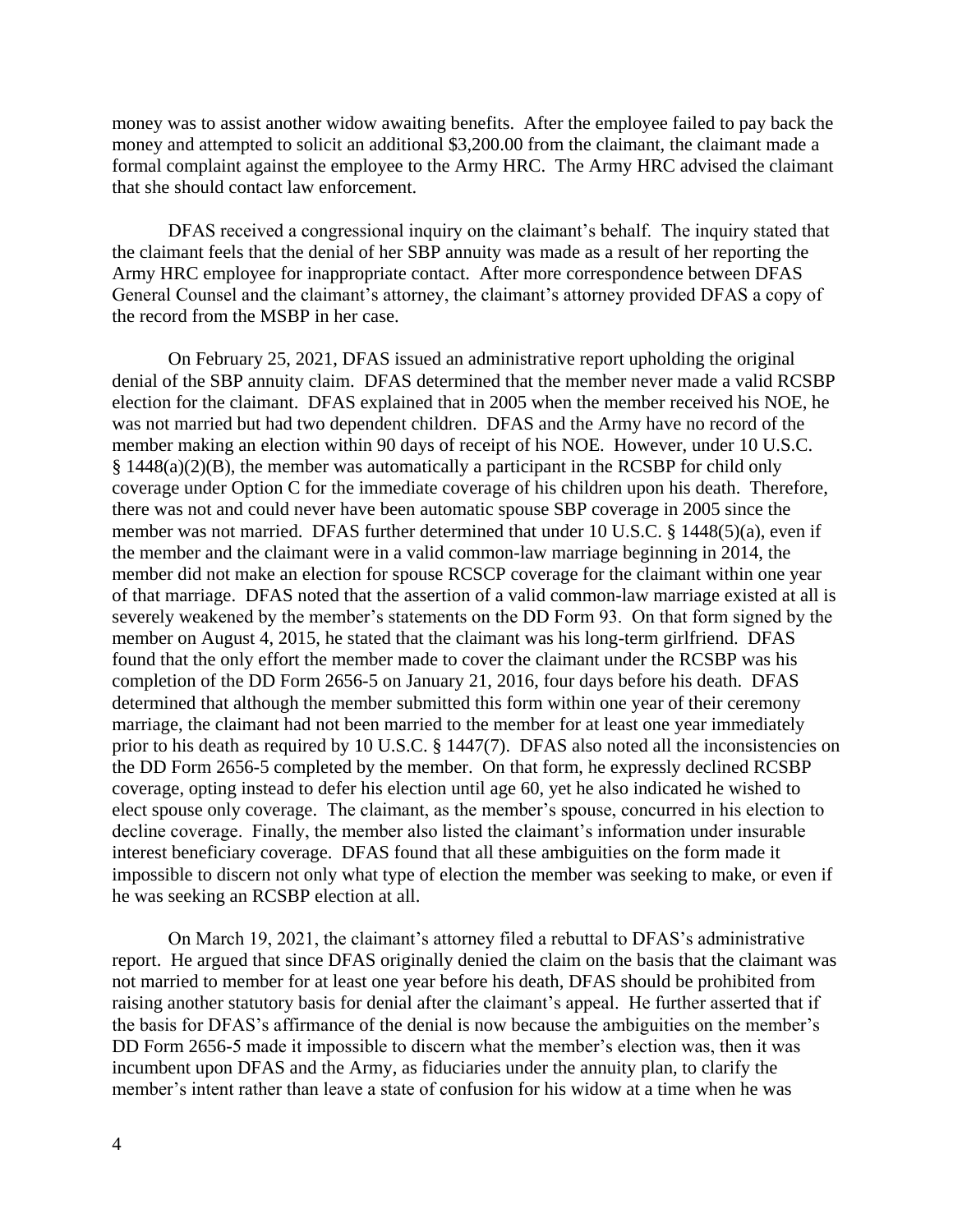facing imminent death. He further stated that DFAS's administrative report did not explain why the common-law marriage that existed between the member and claimant did not satisfy the requirement that the claimant be married to the member for at least a year before his death.

In the appeal decision, the DOHA attorney examiner upheld DFAS's denial of the claim. He acknowledged that another federal agency, the MSPB, had ruled that the claimant and the member were in a common-law marriage under South Carolina law for more than nine months before their ceremonial marriage in Tennessee on November 2, 2015. He noted that while OPM's conclusion allowed her claim for various civilian Federal benefits, the DoD is not bound by OPM's determination. He stated that the OPM's ruling as to the claimant's entitlement to her husband's death benefits arising out of his civilian employment is not conclusive on her claim for the SBP annuity arising out of his military service. He found that under South Carolina law a common-law marriage is formed when the parties contract to be married, either expressly or impliedly by circumstance. He determined that the key element in discerning whether parties are common-law married is mutual assent; each party must intend to be married to the other and understand the other's intent. He then applied the law to the facts in the claimant's case, specifically detailing the member's statements on various forms concerning his view of his relationship with the claimant, and found those statements made after 2014 led him to the conclusion that the member did not believe he was in a common-law marriage under South Carolina law. Citing applicable statute and regulation, the attorney examiner found that even if DOHA accepted that the member and the claimant were in a valid common-law marriage under South Carolina law beginning in October 2014, the member did not elect spouse SBP coverage for her within one year of that marriage. Finally, he explained that on January 21, 2016, the member elected Option A on the DD Form 2656-5, declining to make an election until age 60, which means he did not make an election to provide spouse coverage for the claimant.

In the request for reconsideration, the claimant's attorney disagrees that the OPM's decision is not at least persuasive, if not binding on the DoD. He asserts that since OPM and DoD are both part of the Federal government and the issues are the same, the normal rules of *res judicata* would apply. He further states that while OPM considered all evidence in reaching its decision, DoD only considered the paperwork. He disagrees with the attorney examiner's opinion that even if a common-law marriage existed, the member did not fill out the appropriate paperwork to effectuate a spouse election for the annuity. He states that no evidence offered through in-person testimony was used to justify the attorney examiner's opinion. He states that the only involvement in the completion of paperwork were DoD personnel who apparently provided incorrect advice. Finally, he states that although he has tendered all relevant evidence that would lead DoD to a different conclusion, in the alternative, he requests that the claimant be relieved of any reimbursement obligation concerning the collection of the overpaid annuity payments on the basis that she was a victim of fraud.

#### **Discussion**

Under 31 U.S.C § 3702(a), DOHA has the authority to consider appeals of denials of military member pay and allowances claims, including retired pay and survivor benefits claims, such as the claim for the RCSBP annuity in this instance. This authority once rested with the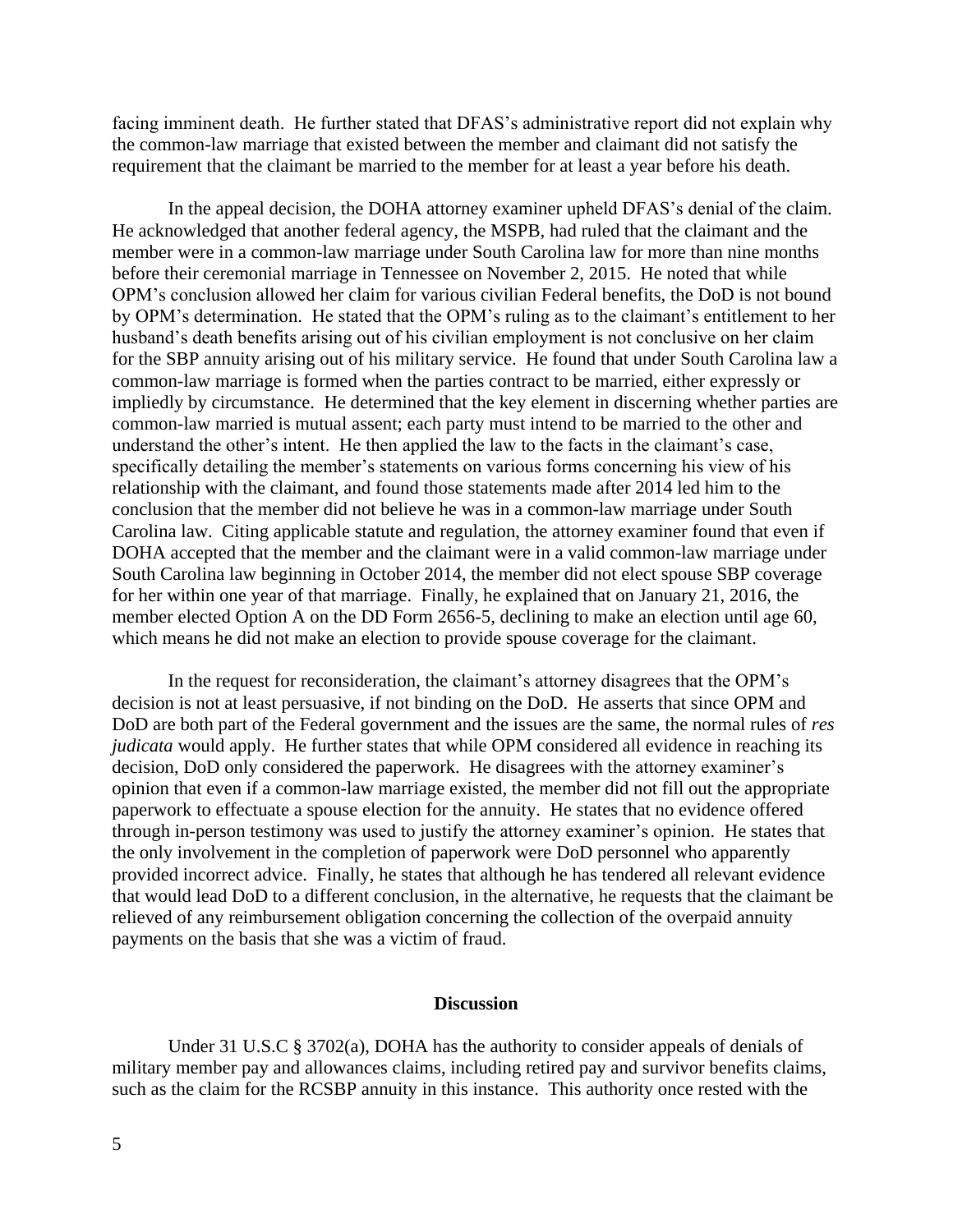U.S.C. General Accounting Office (GAO) and was transferred to DOHA in 1996 pursuant to Public Law No. 108-316, October 19, 1996. Thus, for the purposes of DOHA's appellate authority to settle claims, DOHA succeeded to the functions of the Comptroller General (who heads the GAO) and used the GAO's established case precedent. The implementing regulation for 31 U.S.C. § 3702(a), is Department of Defense Instruction 1340.21 (May 12, 2004). Under Instruction ¶ E5.7, the claimant must prove, by clear and convincing evidence on the written record that the United States is liable to the claimant for the amount claimed. When considering an appeal, DOHA must base its decision on the written record, including the recommendation and administrative report and any rebuttal by the claimant. *See* Instruction ¶ E7.9.

The fundamental rule in adjudicating a claim is that payment may be made only for an expense authorized by statute or regulation. Moreover, it is a rule of statutory construction that when the language of a statute is clear on its face, the plain meaning of the statute will be given effect, and that plain meaning cannot be altered or extended by administrative action. *See*  DOHA Claims Case No. 2012-CL-061105.2 (September 27, 2012).

The SBP program, 10 U.S.C. §§ 1447-1455, was established in 1972 as an income maintenance program for the dependents of deceased members of the uniformed services. Under the SBP, participating members contribute a portion of their retired pay to fund annuity payments for their designated beneficiaries. Participation in the SBP is automatic for members who are married or have dependent children when they become eligible to participate in SBP, *i.e*., when they become eligible for retired pay. *See* 10 U.S.C. § 1448(a)(1) and (a)(2). A reserve-component member is an eligible participant when he becomes eligible for reservecomponent retired pay but for the fact that he is under 60 years of age. *See* 10 U.S.C.  $§$  1448(a)(1)(B) and (a)(2)(B). Members who marry or acquire a dependent child after becoming eligible for retired pay may elect to include that spouse or dependent child in the program if they provide the statutory notice. *See* 10 U.S.C. § 1448(a)(5)(A). The member's election must be in writing and received by the Secretary concerned within one year after the date on which that member marries or acquires a dependent child. *See* 10 U.S.C. § 1448(a)(5)(B). The effective date of the member's election is the first day of the first calendar month following the month in which the election is received by the Secretary concerned. *See* 10 U.S.C. § 1448(a)(5)(D). The Service Secretaries have delegated their authority under the SBP law to DFAS.

Under U.S.C.  $\S$  1450(a)(1), a spousal annuity is to be paid to a member's widow as defined in 10 U.S.C. § 1447(7). Section 1447(7) states:

(7) Widow.- - The term "widow" means the surviving wife of a person who, if not married to the person at the time he became eligible for retired pay- -

> (A) was married to him for at least one year immediately before his death; or

(B) is the mother of issue by that marriage.

In 2005 the member was eligible for reserve-component retired pay but for the fact that he was not yet 60 years old. At that time, he was not married but had dependent children.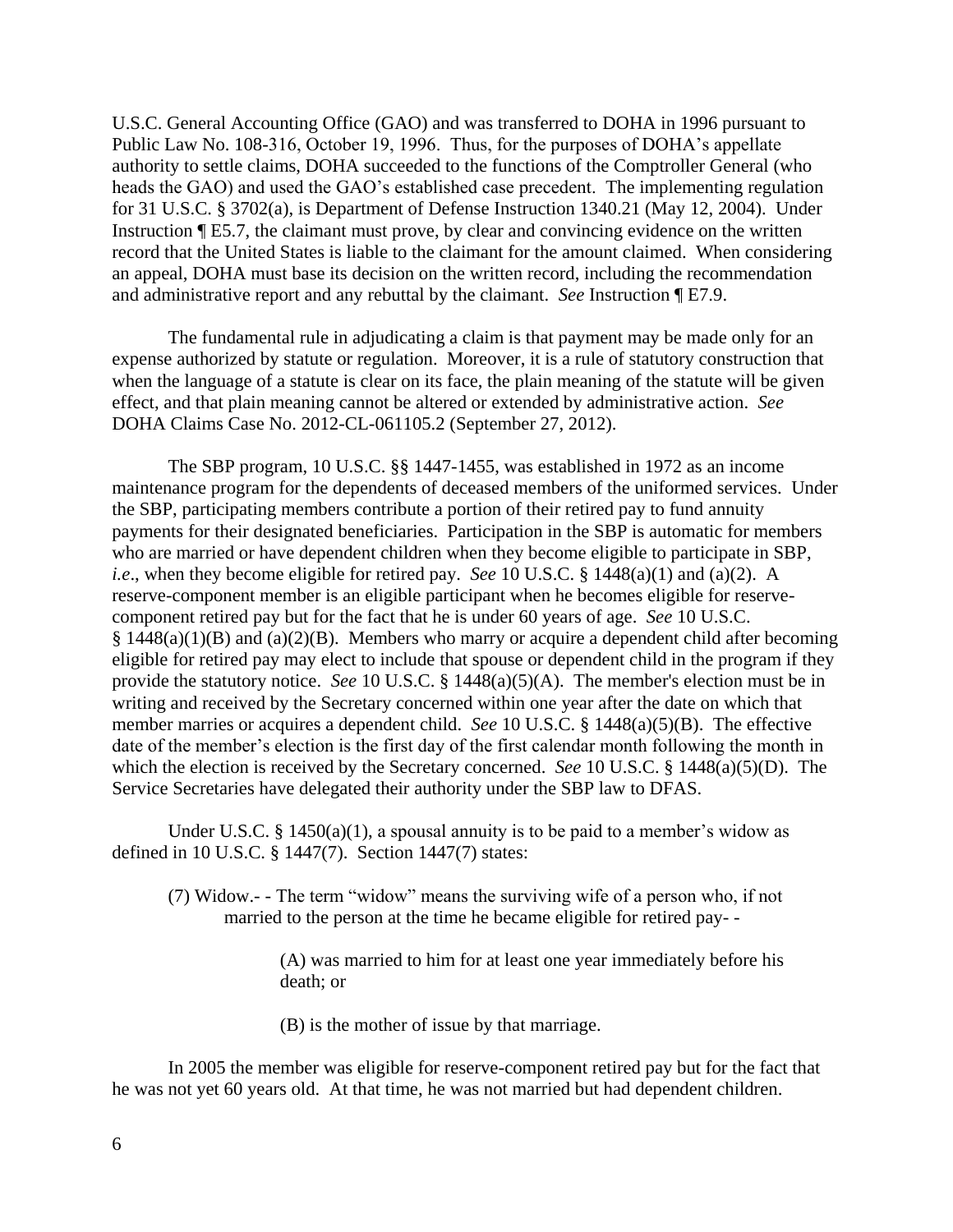Although neither DFAS nor the Army have a record of the member making an election within 90 days of receipt of his NOE, he was automatically a participant in the RCSBP for child only coverage pursuant to 10 U.S.C. § 1448(a)(2)(B). The claimant was not married to the member at the time he became eligible to participate. Therefore, as set forth above, when the member married the claimant, he was able to elect coverage for her as a newly acquired spouse, but had to make such an election within one year after the date of the marriage. *See* 10 U.S.C.  $§$  1448(a)(5)(B). In addition, the claimant and the member had to have been married for at least one year before his death in order for her to be paid the spousal annuity. *See* 10 U.S.C.  $§ 1447(7) (A).$ 

The claimant asserts that she and the member were married over the one-year statutory limitation under the common law, and requests that DOHA acknowledge their marriage under the common law in South Carolina commencing in October 2014, as ruled by OPM.

Preliminarily, as set forth in the written record, we note as clarification that on September 21, 2017, OPM initially denied the claimant's claim for a survivor annuity under the Civil Service Retirement System on the basis that she was not married to her husband, a federal employee, for at least nine months before his death. On October 18, 2017, the claimant requested reconsideration of OPM's initial decision, asserting that she and her husband were married under the common law since 2014. On January 8, 2018, OPM upheld the initial determination explaining that the claimant and her husband were married on November 2, 2015, and he died while federally employed on January 25, 2016. OPM determined that they were married two months and 23 days, and based on the applicable law, the claimant did not meet the nine-month marriage requirement to be eligible for survivor annuity benefits. OPM then responded to her claim that they were married under the common law. OPM, citing applicable law in the Code of Federal Regulations, found that since her husband died in Tennessee, that state had the most significant interest in his marital status. OPM found that under the law of Tennessee, common-law marriages are not recognized as valid. The claimant then appealed OPM's denial of her claim to the MSPB, and the MSPB held an oral hearing on the matter. On April 23, 2018, the MSPB reversed OPM's decision, allowing her claim as a widow of a federal civilian employee for the survivor benefit annuity under the Civil Service Retirement System. The MSPB found that a common-law marriage was established under South Carolina law by the parties for more than nine months prior to their ceremony marriage in November 2015.

As set forth in the DOHA appeal decision, OPM's rulings and the MSPB's ultimate decision to allow the claimant's Civil Service Retirement System annuity claim are not binding on the DoD. Laws relating to civilian benefits are separate and distinct from the laws relating to the entitlement to a deceased military member's SBP annuity. *See* Comptroller General decisions B-155453, June 13, 1996; and B-154689, Oct. 26, 1994. Therefore, DOHA is only bound by the SBP law, as set forth under pertinent statute and regulation.

The Secretary of Defense has issued implementing regulations under the authority of 10 U.S.C. § 1455, regarding this matter. The Department of Defense Financial Management Regulation (DoDFMR), volume 7B, chapter 54 sets forth the regulations for the RCSBP including eligible beneficiaries, the member's election to participate and election changes, and the required election data. Paragraph 540301, *Spouse (Including the Spouse of a Common-Law*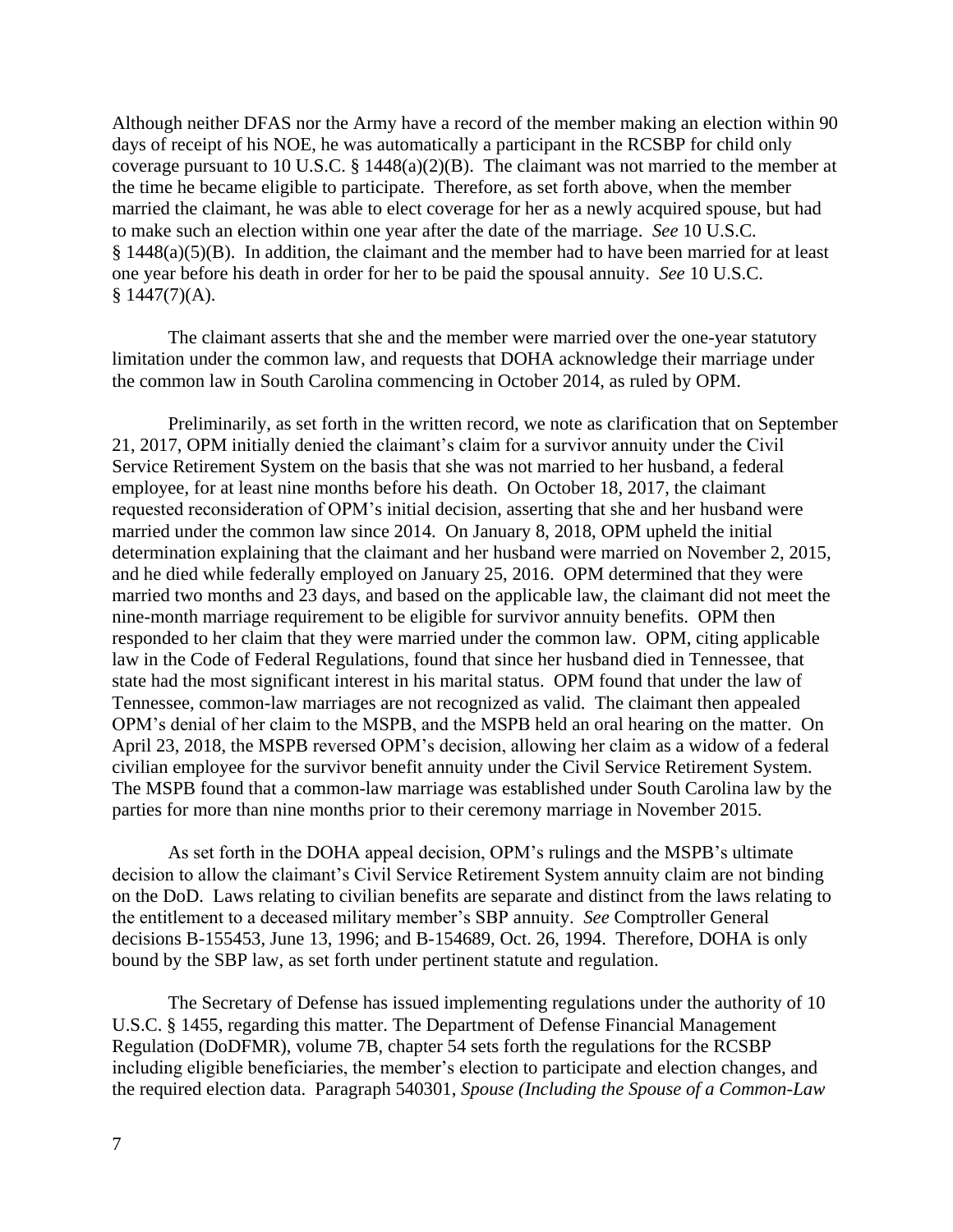*Marriage)*, states that an eligible spouse beneficiary who married the member after the date the member became eligible to participate in the RCSBP must have been married to the member for at least one year after the date the member became eligible to participate; the member's election to provide spouse coverage must have been received within one year of the marriage; and the spouse must have been married to the member when the member died. We note that commonlaw marriage is defined in volume 7B as "a marriage recognized by state law that is not solemnized by religious or civil ceremony as defined in pertinent state law." *See* DoDFMR, volume 7B, *Definitions*.

In this case, the written record reflects that the member did not consider the claimant his spouse until their ceremonial marriage in November 2015. In any event, we do not need to reach a determination on whether the claimant and the member were married under common law prior to their solemnized civil ceremony on November 2, 2015. That is because as pertinent statute and regulation make clear, the member had to have elected spouse coverage for the claimant within one year of their marriage. As stated in the appeal decision, even if we accept there was a common-law marriage in 2014, which would then then satisfy the statutory one-year marriage requirement prior to the member's death, there is no record evidence that the member made an SBP election within one year of his common law marriage. *See* B-203903, Feb. 11, 1985. In fact, the record is devoid of any evidence that the member made a valid spouse SBP election for the claimant before he died. Prior to his death, he elected Option A, to decline coverage until he reached age 60. Under Option A, there is no coverage for the years until the member reaches the age when he becomes entitled to retired pay. The claimant signed her concurrence to the member choice to decline coverage until that time. He died before reaching the age of 60, and the commencement of payment of his retired pay. Therefore, he never made an election to provide spouse coverage. Finally, his attempt to cover the claimant on this form as an insurable interest beneficiary fails because she was his spouse. *See* 10 U.S.C. § 1448(b)(1)(A) (specifically prohibiting the election by a member of his spouse as his insurable interest beneficiary).

Since DFAS erroneously established an SBP annuity for the claimant upon the member's death and began paying her an annuity, she is now indebted for the overpayments. As set forth under 10 U.S.C. § 1453, recovery of an amount erroneously paid to a beneficiary under the SBP is not required if the Secretary concerned determines that there is no fault by the annuitant to whom the amount was erroneously paid, and recovery of such amount would be contrary to the purposes of the law or against equity and good conscience. As previously stated, the Service Secretaries have delegated their authority under the SBP law to DFAS. Therefore, the claimant should submit her request for waiver of the indebtedness resulting from the erroneous paid annuity payments to DFAS. She may make this request by submitting a DD Form 2789, *Waiver/Remission of Indebtedness Application*, to DFAS.